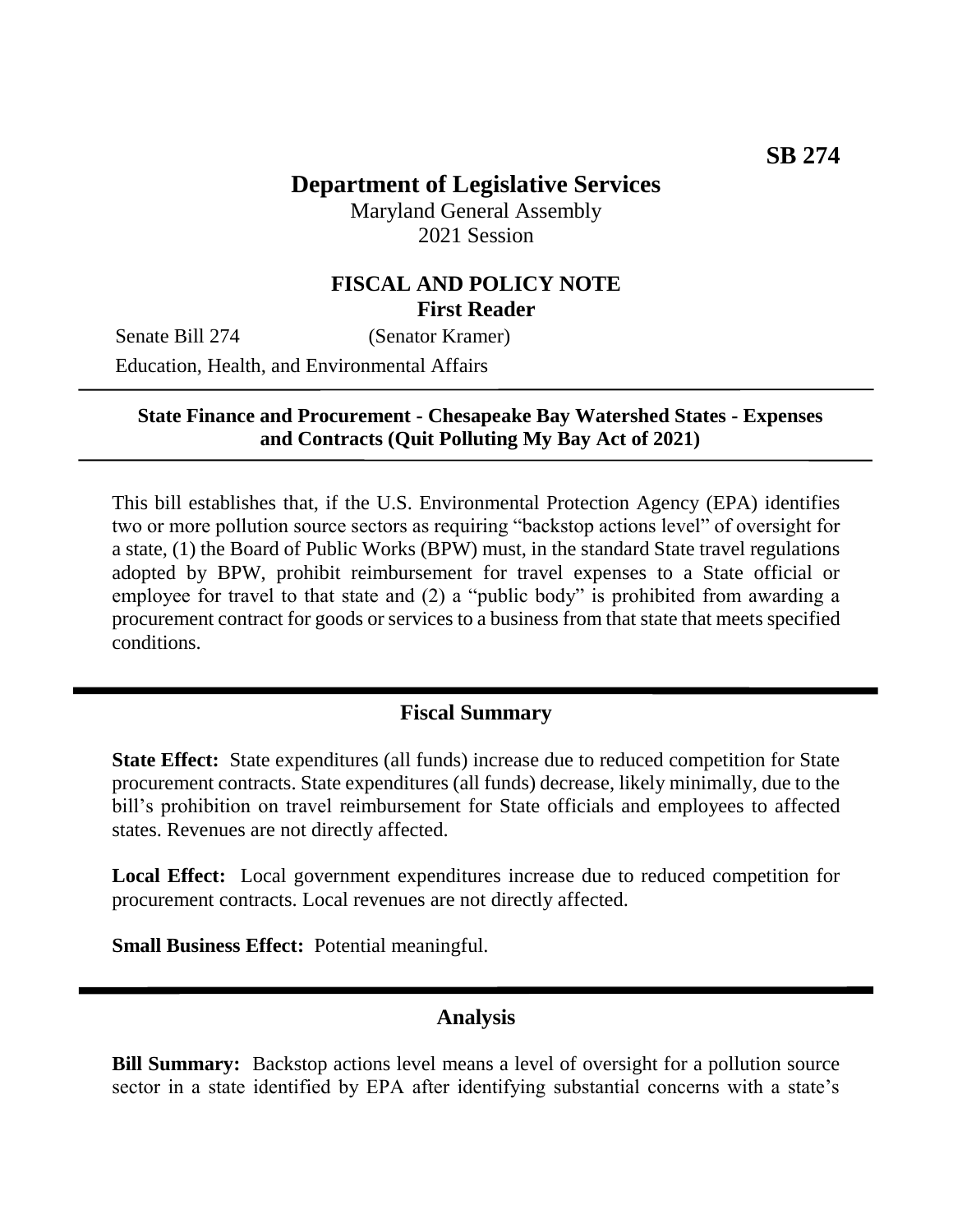strategy to implement goals under the Chesapeake Bay Total Maximum Daily Load (TMDL).

### **Current Law:**

### *Relevant Procurement Law and the Standard State Travel Regulations*

State agencies may give a preference to a bidder or offeror from the State only if (1) the resident bidder or offeror is a responsible bidder; (2) the lowest bid is by a bidder or offeror from another state; (3) the state in which the nonresident bidder or offeror is located gives a preference to its residents; and (4) the preference does not conflict with a federal law or grant affecting the contract. Several surrounding states, including Pennsylvania, have similar reciprocal preference language in their statutes, so any preference given by a State agency to a resident bidder over an out-of-state bidder would likely trigger reciprocal preferences in neighboring states.

A "responsive bid" is a bid that is submitted in accordance with relevant procurement law and conforms in all material respects to the invitation for bids; "responsive offer" is not a defined term in State law. A "responsible bidder or offeror" is a person who (1) has the capability in all respects to perform fully the requirements for a procurement contract and (2) possesses the integrity and reliability that will ensure good faith performance.

BPW, on recommendation of the Comptroller, is required to adopt regulations covering matters of business administration in the units of the State government, which may include regulations establishing uniform rates of mileage allowance.

A public body includes the State; a county, municipal corporation, or other political subdivision; a public instrumentality; or any governmental unit authorized to award a contract.

#### *Chesapeake Bay Total Maximum Daily Load*

In December 2010, EPA established a Chesapeake Bay TMDL, as required under the federal Clean Water Act and in response to consent decrees in Virginia and the District of Columbia. The Chesapeake Bay TMDL identifies the necessary pollution reductions of nitrogen, phosphorus, and sediment across Delaware, Maryland, New York, Pennsylvania, Virginia, West Virginia, and the District of Columbia, and sets pollution limits necessary to meet applicable water quality standards in the bay and its tidal rivers and embayments. All reduction measures must be in place by 2025, with at least 60% of the actions completed by 2017. In its 2018 midpoint assessment, EPA concluded that the 60% reduction goals for reducing phosphorus and sediment were exceeded, but the goal for reducing nitrogen was not met.

SB 274/ Page 2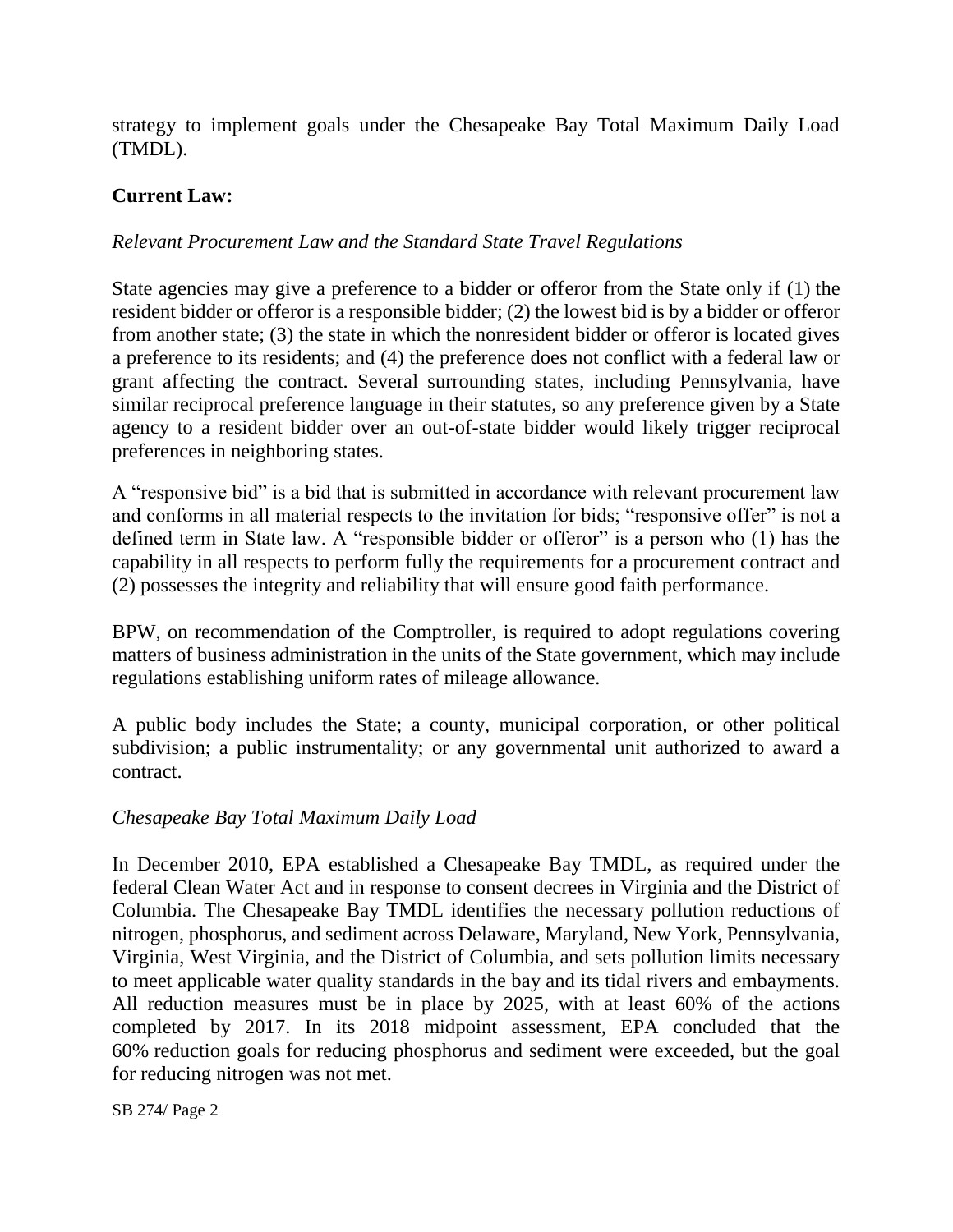The Chesapeake Bay TMDL is implemented using an accountability framework that guides restoration efforts using four elements: watershed implementation plans; two-year milestones; EPA's tracking and assessment of restoration progress; and as necessary, specific federal actions if bay jurisdictions do not meet their commitments. EPA evaluates the milestone commitments for each jurisdiction every two years to identify necessary levels of EPA oversight for each pollution sector in each jurisdiction. The four pollution sectors are agriculture, urban/suburban, wastewater, and trading/offsets.

**State Expenditures:** Based on EPA's [2018 evaluation,](https://www.epa.gov/chesapeake-bay-tmdl/epa-oversight-watershed-implementation-plans-wips-and-milestones-chesapeake-bay) Pennsylvania is the only bay jurisdiction that currently has backstop actions level status for two pollution sectors (the agriculture sector and the urban/suburban sector). A more recent evaluation of other bay jurisdiction backstop actions level status is not available. Thus, this analysis assumes that Pennsylvania is the only bay jurisdiction that currently triggers the bill's travel and procurement restrictions.

State expenditures (all funds) for procurement likely increase to the extent the bill prevents or dissuades nonresident bidders and offerors from participating in State procurement; reduced competition for State contracts has been shown to increase costs. However, the magnitude of any such impact is unknown.

To the extent that State officials and employees are unable to travel to Pennsylvania (or any other state that may be affected in the future) due to the bill's prohibition on travel reimbursement, State expenditures (all funds) decrease, likely minimally.

In addition to the potential fiscal effects, the bill also has significant operational effects on various State agencies. For example:

- the University of Maryland, College Park Campus, notes that the process for making travel arrangements is decentralized at the University of Maryland, and incorporating the bill's restrictions creates a significant administrative burden;
- the Department of Natural Resources (DNR) advises that its staff frequently travels to Pennsylvania for meetings, trainings, workshops, and joint enforcement operations, among other things. DNR also advises that for the past 10 years, the only bidder for a specific fish food procurement contract for State hatcheries has been a Pennsylvania company;
- the Maryland Department of the Environment (MDE) notes that, particularly in Western Maryland, MDE is occasionally unable to find a Maryland-based firm to fulfill water supply requirements and to conduct mine reclamation work and that it has hired Pennsylvania firms in the past. Further, MDE is engaged in multistate environmental initiatives, and Pennsylvania is part of EPA Region 3, the local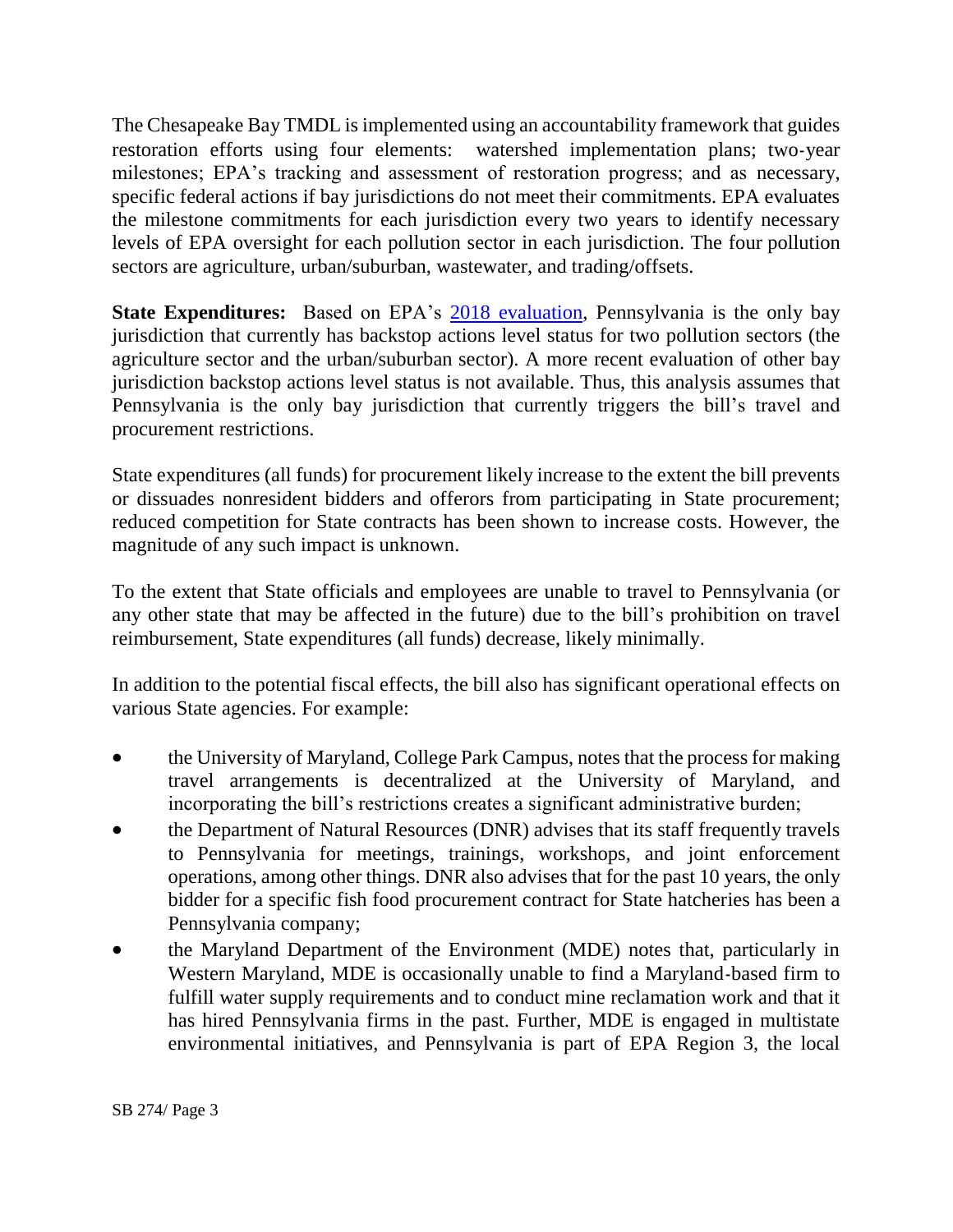region for the purposes of federal environmental laws. Thus, MDE employees travel regularly to Pennsylvania for meetings;

- the Department of Budget and Management notes that the bill could limit training and educational opportunities for State employees; and
- the State Highway Administration notes that it has often awarded contracts to Pennsylvania vendors in cases where there was a small number of contractors bidding (in some cases even a sole bidder).

Thus, the bill's impact on the State's procurement activities and travel could be substantial.

**Local Expenditures:** Local government expenditures for procurement increase to the extent the bill dissuades nonresident bidders and offerors from participating in local procurement; reduced competition has been shown to increase costs.

**Small Business Effect:** Maryland-based firms may be given an advantage in being awarded procurement contracts from State agencies that would otherwise be awarded to Pennsylvania firms. However, they are likely severely disadvantaged from being awarded contracts in Pennsylvania. As Pennsylvania has a reciprocal preference provision similar to Maryland's, the prohibition against awarding State contracts to Pennsylvania businesses for contracts for goods and services likely triggers Pennsylvania's reciprocal ban, which would seriously hamper the ability of Maryland-based firms to do business within the Commonwealth of Pennsylvania. Similar reciprocal preferences may be triggered in other neighboring states if other bay states meet the bill's qualifications in the future.

**Additional Comments:** BPW notes that it is possible that the bill's provisions could result in a prohibition against the State awarding contracts to Maryland businesses for goods and services if Maryland ever meets the bill's qualifications.

# **Additional Information**

**Prior Introductions:** SB 414 of 2020 received a hearing in the Senate Education, Health, and Environmental Affairs Committee, but no further action was taken. SB 332 of 2019 received an unfavorable report from the Senate Education, Health, and Environmental Affairs Committee. Similar legislation was also introduced during the 2018 session.

**Designated Cross File:** None.